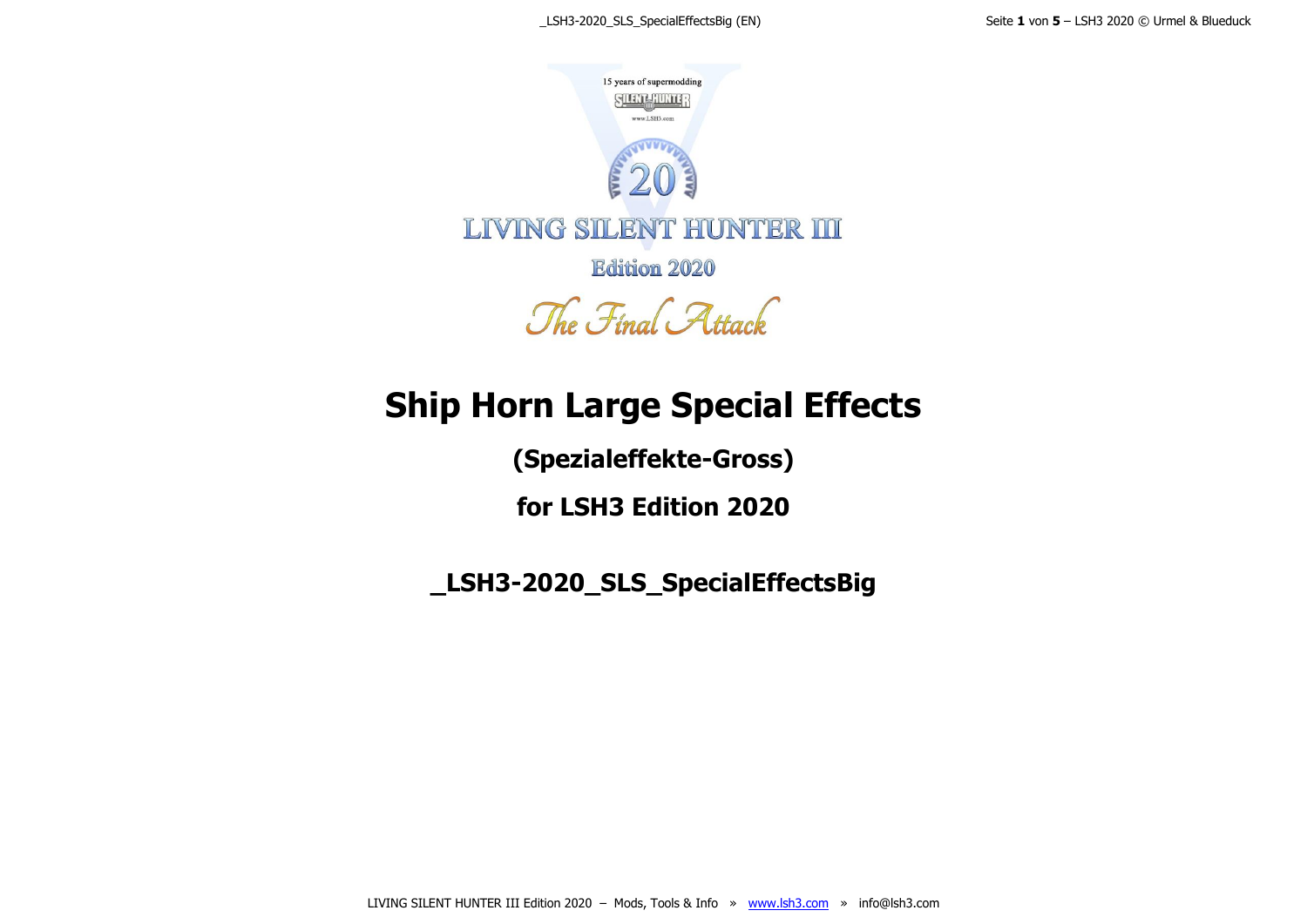## **Foreword**

Dear Captains,

#### **Add-on mod: For Computers with higher performance! \_LSH3-2020\_SLS\_SpecialEffectsBig**

This mod activates even heavier explosions, more dense smoke and more debris flying around. You can hear smaller explosions in between.

# **Sequence of Activation**

During the development of LSH3 2014 we decided to integrate the former separately available MOD **LSH3 v5 SLS Schiffshorn-Leuchtkugeln-Seenotsignal** into LSH3-2020 FULLVERSION. The same happened to the MOD LSH3 v5.1 SLS Sinkverhalten-SH3. So those two MODs are no longer available seperately.

This MOD may be activated after **LSH3-2020 FULLVERSION.** 

Regards Matz / Blueduck Version March-10-2020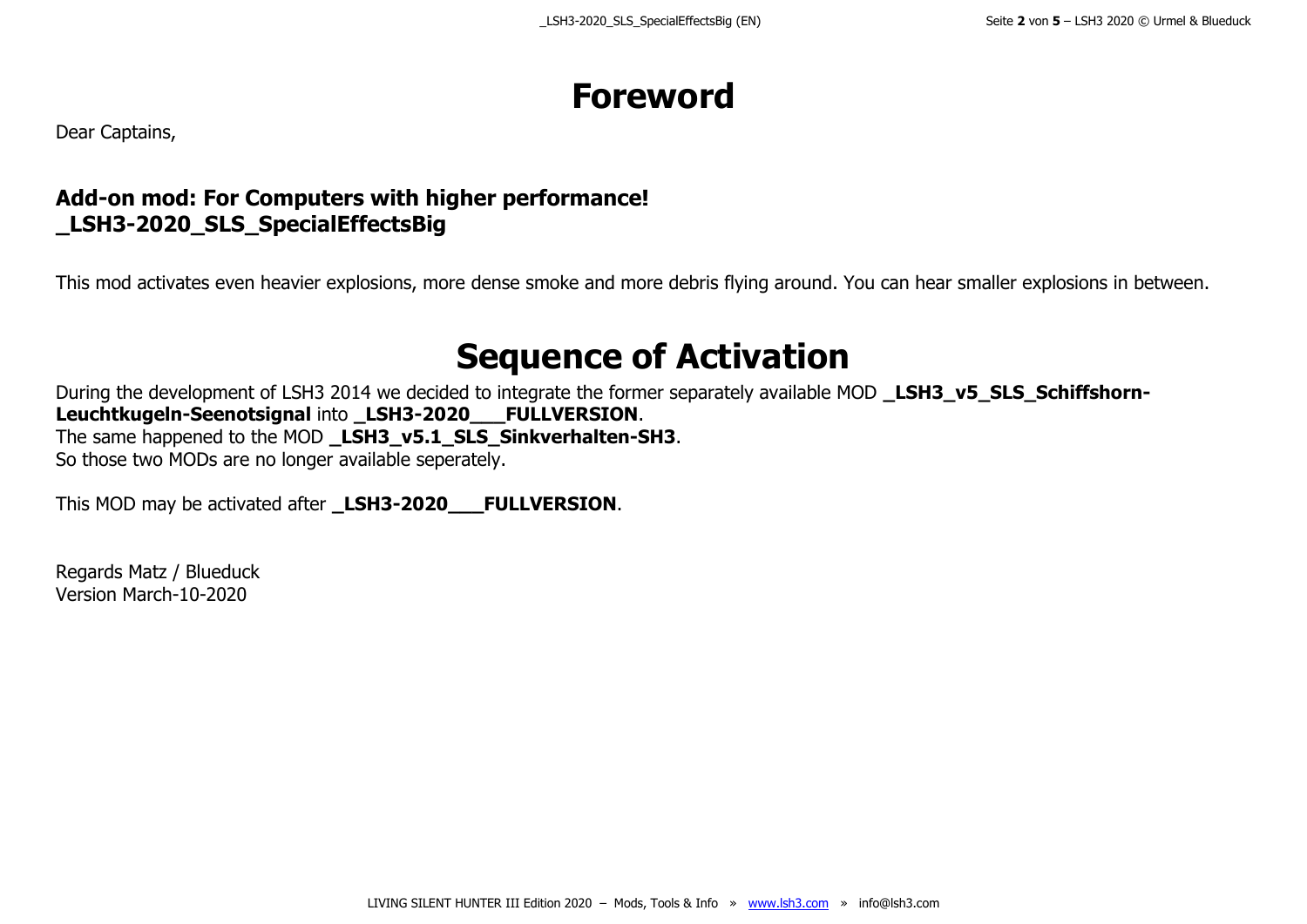## **Pictures taken with the add-on mod:**



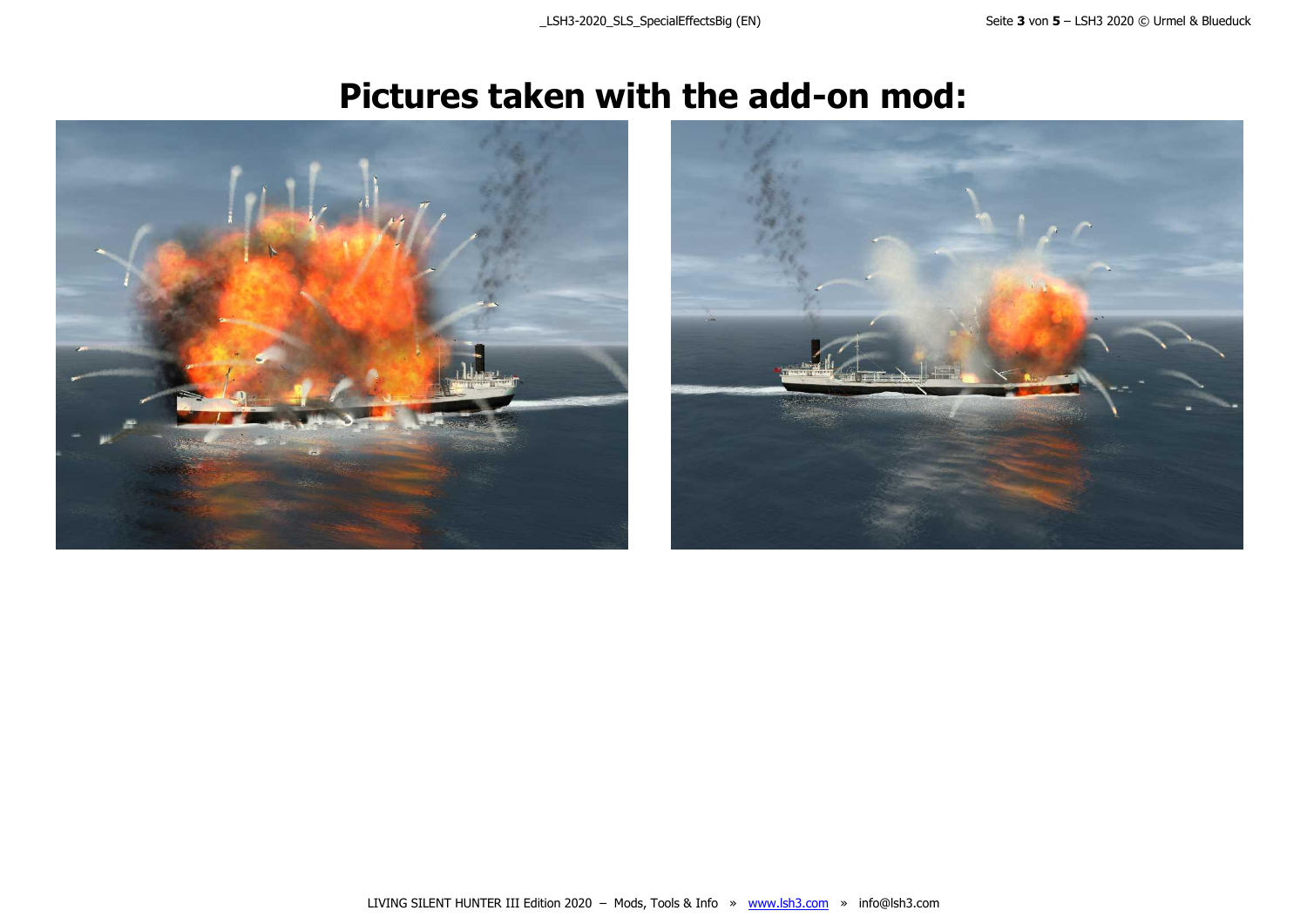